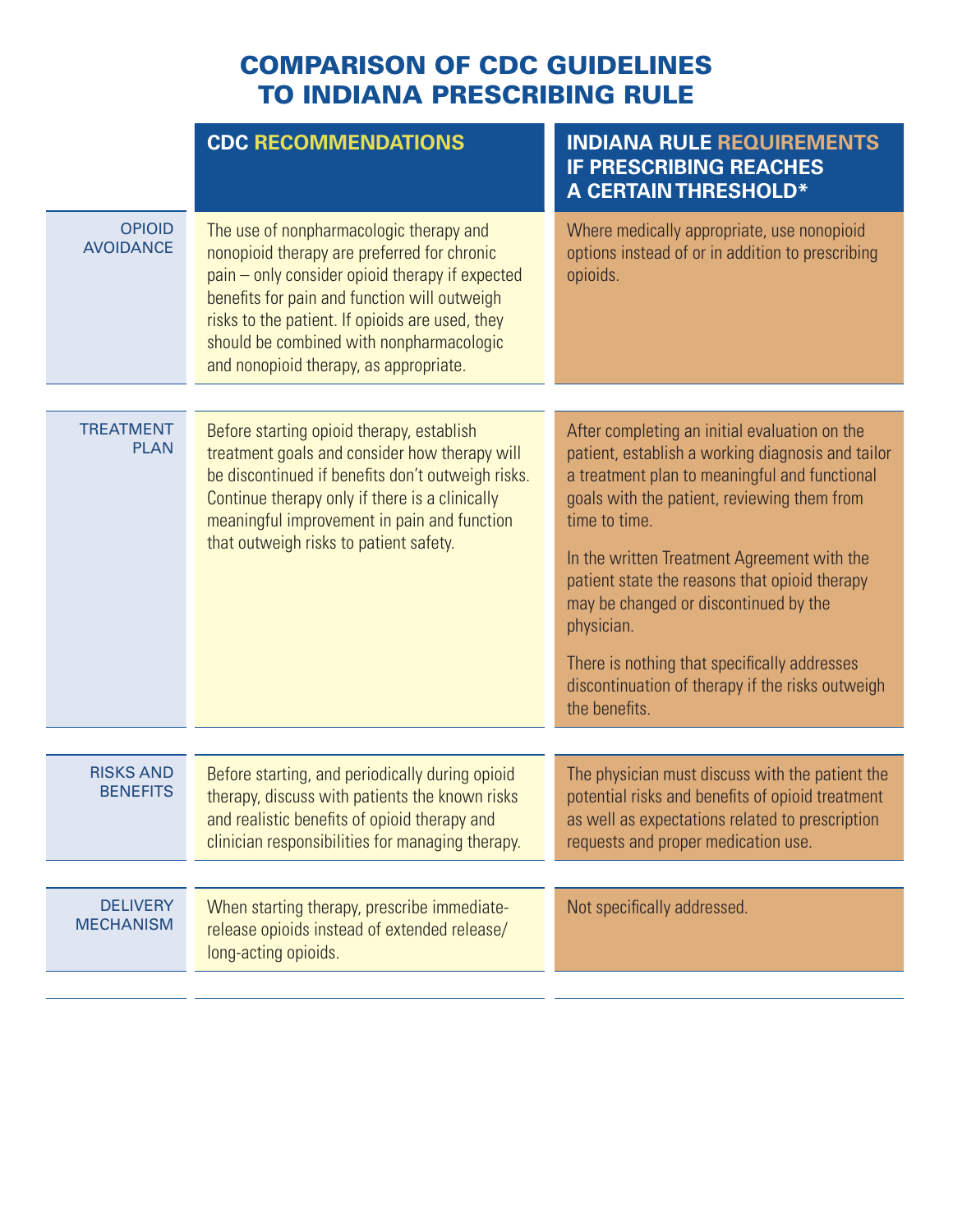| <b>DOSE</b><br><b>ESCALATION</b>                        | Prescribe the lowest effective dose when<br>beginning therapy. Use caution when<br>prescribing at any dosage and carefully<br>reassess evidence of individual benefits and<br>risks when increasing dose to<br>$\geq$ 50 morphine milligram equivalents (MME)<br>per day. Avoid increasing to $\geq 90$ MME/day or<br>carefully justify the decision to titrate the dose<br>to $\geq 90$ MME/day.                                        | No requirement to prescribe the lowest<br>effective dose when beginning therapy.<br>For a morphine equivalent dose (MED) of<br>> 60 mg/day, physician must have a face-to-<br>face review of the treatment plan and patient<br>evaluation must be scheduled, including<br>consideration of referral to a specialist. If the<br>physician decides to continue with a MED of<br>> 60 mg/day, physician must develop a revised<br>assessment and treatment program for ongoing<br>treatment, which must be documented in the<br>patient's chart, and includes an assessment of<br>increased risk for adverse outcomes,<br>including death. |
|---------------------------------------------------------|------------------------------------------------------------------------------------------------------------------------------------------------------------------------------------------------------------------------------------------------------------------------------------------------------------------------------------------------------------------------------------------------------------------------------------------|-----------------------------------------------------------------------------------------------------------------------------------------------------------------------------------------------------------------------------------------------------------------------------------------------------------------------------------------------------------------------------------------------------------------------------------------------------------------------------------------------------------------------------------------------------------------------------------------------------------------------------------------|
| <b>DURATION</b>                                         | Long-term opioid use often begins with<br>treatment of acute pain. When prescribing<br>opioid for acute pain, prescribe the lowest-<br>effective dose of immediate-release opioids<br>and no greater quantity than needed. 3 days or<br>less will often be sufficient; more than 7 days<br>will rarely be needed.                                                                                                                        | With the exception of hydrocodone-only<br>extended release medication not in an abuse-<br>deterrent form, the Indiana rule applies to<br>treatment extending beyond 3 consecutive<br>months.                                                                                                                                                                                                                                                                                                                                                                                                                                            |
| <b>PATIENT</b><br><b>EVALUATION</b><br><b>FREQUENCY</b> | Evaluate benefits and harms within 1-4 weeks<br>of starting therapy or dose escalation and again<br>at every 3 months or more frequently. If benefits<br>do not outweigh harm of continued therapy,<br>optimize other therapies and work with patients<br>to taper opioids to lower dosage or taper and<br>discontinue the opioids.                                                                                                      | Physicians must see patients with a stable<br>medication regimen and treatment plan at least<br>every 4 months. For patients requiring changes<br>to the medication and treatment plan, the<br>visits must be at least every 2 months. During<br>these visits the physician must evaluate patient<br>progress and compliance with the treatment<br>plan and set clear expectations along the way,<br>such as attending PT, counseling, or other<br>treatment options.                                                                                                                                                                   |
| <b>RISK</b><br><b>MANAGEMENT</b>                        | Evaluate risk factors for opioid-related harms<br>before starting and when continuing opioid<br>therapy. Incorporate into the management<br>plan risk strategies to mitigate risk, including<br>considering offering naloxone when there are<br>factors that increase risk for opioid overdose,<br>such as history of overdose, history of<br>substance abuse disorder, dosages $\geq$ 50 MME/<br>day, or concurrent benzodiazepine use. | The physician must perform his/her own<br>evaluation and risk stratification by performing<br>an initial evaluation, which includes, among<br>other things, assessing the patient's mental<br>health status and risk for substance abuse<br>using available validated screening tools.<br>There is no requirement to have a plan to<br>mitigate risk, which might include offering<br>naloxone.                                                                                                                                                                                                                                         |